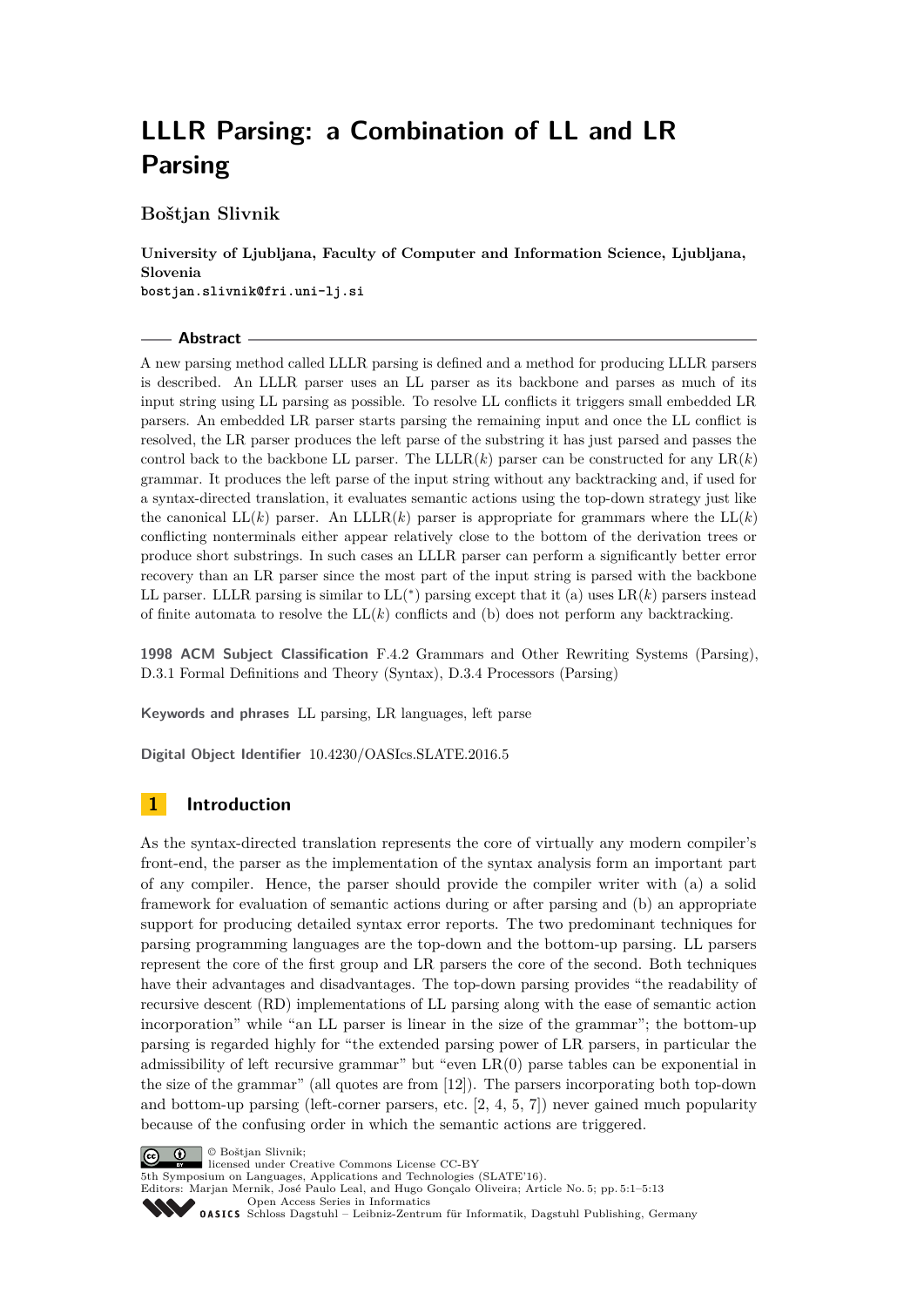## **5:2 LLLR Parsing: a Combination of LL and LR Parsing**

**Example 1.** Much older  $XLC(1)$  and  $LAXLC(1)$  parsers [\[4,](#page-12-2) [5\]](#page-12-3) are extensions of left-corner parsing and (like LLLR parsing) employ both top-down and bottom-up approaches. However,  $XLC(1)$  and  $LAXLC(1)$  parsers produce neither left nor right trace of the input string. For instance, if string *abbbccc* is parsed using an  $XLC(1)$  or an  $LAXLC(1)$  parser for grammar

$$
[A \longrightarrow aBbC], [B \longrightarrow Bb], [B \longrightarrow b], [C \longrightarrow Cc],
$$
 and  $[C \longrightarrow c],$ 

the output

$$
[A \longrightarrow aBbC][B \longrightarrow b][B \longrightarrow Bb][B \longrightarrow Bb][C \longrightarrow c][C \longrightarrow Cc][C \longrightarrow Cc]
$$

is neither left nor (reverse) right parse of the input string. As the first production printed out expands the start symbol at the top of the derivation tree the evaluation of semantic routines starts at the top. But then the evaluation of semantic routines suddenly changes from the top-down into the bottom up approach since the second production printed out produces the leaf several levels below the root of the tree. Later the evaluation changes direction from bottom-up to top-down and vice-versa a few more times.

In general, during  $XLC(1)$  and  $LAXLC(1)$  parsing the evaluation of semantic routines might become quite confusing as it changes direction all the time.

Likewise, Packrat parsers [\[3\]](#page-12-6) used for Parsing Expression Grammars, have not become popular as ". . . it can be quite difficult to determine what language is defined by a TDPL program." [\[1\]](#page-12-7). In recent years the focus has shifted strongly towards the top-down parsing and towards LL parsing in particular  $[11, 18, 13, 12, 8, 16, 17]$  $[11, 18, 13, 12, 8, 16, 17]$  $[11, 18, 13, 12, 8, 16, 17]$  $[11, 18, 13, 12, 8, 16, 17]$  $[11, 18, 13, 12, 8, 16, 17]$  $[11, 18, 13, 12, 8, 16, 17]$  $[11, 18, 13, 12, 8, 16, 17]$  $[11, 18, 13, 12, 8, 16, 17]$  $[11, 18, 13, 12, 8, 16, 17]$  $[11, 18, 13, 12, 8, 16, 17]$  $[11, 18, 13, 12, 8, 16, 17]$  $[11, 18, 13, 12, 8, 16, 17]$  $[11, 18, 13, 12, 8, 16, 17]$  – even to the point that yacc was erroneously considered dead [\[6\]](#page-12-14). On one hand, a GLL parser capable of parsing a language of any context-free grammar, was formulated [\[12\]](#page-12-0), but in the worst case it runs in cubic time. Furthermore, an  $LL(*)$  parser using (a) finite automata to resolve certain  $LL(k)$  conflicts and (b) backtracking to resolve the others, has been implemented in ANTLR  $[8]$ . Furthermore, "the  $LL$ <sup>(\*)</sup>) grammar condition is statically undecidable and grammar analysis sometimes fails to find regular expressions that distinguish between alternative productions" [\[9\]](#page-12-15).

On the other hand, LR parsers were modified to produce the left parse of its input and thus giving the compiler writer the impression of top-down parsing [\[11,](#page-12-8) [18\]](#page-12-9). However, these parsers either (a) produce the first production of the left parse (and thus trigger the first semantic actions) only after the entire input string has been parsed [\[11\]](#page-12-8) or (b) they further increase the difference of how much space LR or LL parser needs by introducing two additional parsing tables [\[18\]](#page-12-9). One could also use a much stronger GLR parsing but the time complexity is  $O(np+1)$  (where p is the length of the longest production). For deterministic grammars, however, both GLL and GLR parsers should run in near-linear time [\[9\]](#page-12-15).

Finally,  $ALL(^*)$  parsing performs grammar analysis in parse-time to combine "the simplicity, efficiency, and predictability of conventional top-down LL(*k*) parsers with the power of a GLR-like mechanism to make parsing decisions" [\[9\]](#page-12-15). It achieves almost linear time for majority of grammars used in practice where it is consistently faster than GLL and GLR parsing and can compete with LL or LALR parsing. Nevertheless, its worst case complexity is  $O(n^4)$ .

The idea behind LLLR parsing is to produce the left parse of the input string by using LL parsing as much as possible and to use small LR parsers only to avoid LL conflicts [\[19\]](#page-12-16). Hence, LLLR parsing uses LR parsers where  $LL(*)$  and  $ALL(*)$  parsing use deterministic finite automata "even though lookahead languages (set of all possible remaining input phrases) are often context-free" [\[9\]](#page-12-15).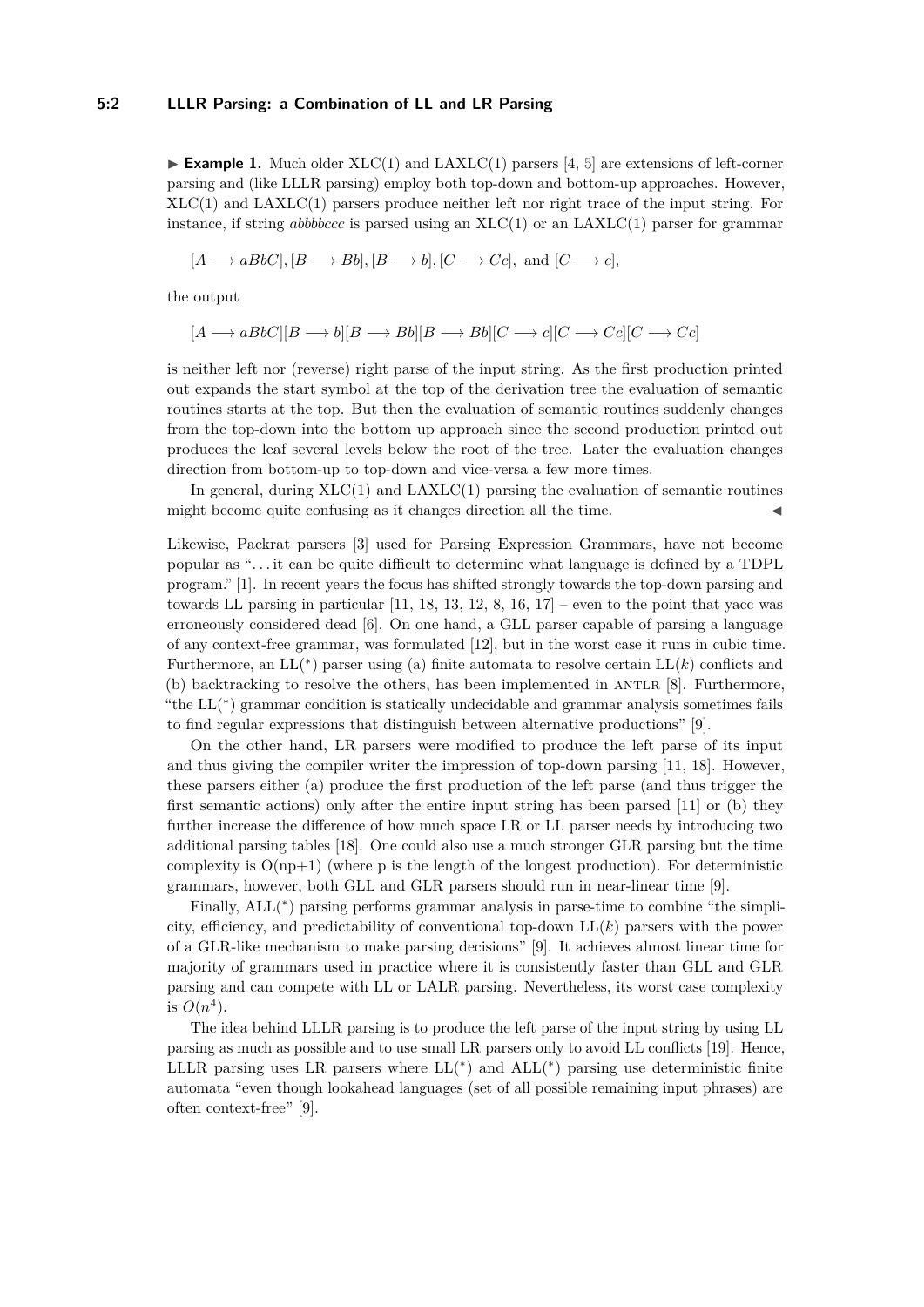#### **B. Slivnik 5:3**

<span id="page-2-0"></span>**Table 1** LLLR(1) parsing of *bbbbaab*  $\in L(G_{\text{ex2}})$ . Whenever the LR(1) parser for *A* stops, it handles the remaining part of the right side of production for *A*, i.e., symbols that has not yet appeared on the stack as the input has not yet been reduced to these symbols, back to the backbone LL(1) parser (*bA* in the first instance and *a* in the second).

|                | <b>STACK</b>       | <b>INPUT</b> | <b>ACTION</b>                         | <b>OUTPUT</b>                          |
|----------------|--------------------|--------------|---------------------------------------|----------------------------------------|
| $\mathbf{1}$   | $\$S$              | $bbbbaab\$   | LL produce $[S \longrightarrow bBab]$ | $[S \longrightarrow bAab]$             |
| $\overline{2}$ | \$baAb             | $bbbbaab\$   | LL shift $b$                          |                                        |
| 3              | \$baA              | $bbbaab\$    | $-$ start the LR parser for A         |                                        |
| 4              | \$baq <sub>0</sub> | bbbaab\$     | LR shift $b$                          |                                        |
| 5              | $\&baq_0bq_1$      | $bbaab$$     | LR reduce on $[B \longrightarrow b]$  |                                        |
| 6              | $\&baq_0Bq_1$      | bbaab\$      | — stop the LR parser for $A$          | $[A \rightarrow BbA][B \rightarrow b]$ |
| 7              | $\$baAb$           | $bbaab\$     | $LL$ shift $b$                        |                                        |
| 8              | \$baA              | $baab\$      | $-$ start the LR parser for A         |                                        |
| 9              | $\$baq_0$          | $baab\$      | LR shift $b$                          |                                        |
| 10             | $\&baq_0bq_1$      | aab\$        | $\sim$ stop the LR parser for A       | $[A \rightarrow ba]$                   |
| 11             | $\&baa$            | aab\$        | LL shift $a$                          |                                        |
| 12             | $\$ba$             | $ab\$$       | LL shift $a$                          |                                        |
| 13             | $\$b$              | b\$          | $LL$ shift $b$                        |                                        |
| 14             | \$                 | \$           | LL accpet                             |                                        |

<span id="page-2-1"></span>**Example 2.** Consider the grammar  $G_{ex2} \in LR(1) \setminus LL(1)$  with the start symbol *S* and productions

 $[S \longrightarrow bAab], [A \longrightarrow ba], [A \longrightarrow BbA], \text{ and } [B \longrightarrow b].$ 

The trace of LLLR(1) parsing of string *bbbbaab*  $\in L(G_{\text{ex2}})$  is shown in Table [1.](#page-2-0) LLLR(1) parsing starts with  $LL(1)$  parsing, but to avoid the  $LL(1)$  conflict on *b* for *A* (line 3), the embedded left  $LR(k)$  parser for *A* is started (line 4). After the 2nd *b* of the input string is shifted and reduced to *B* using production  $[B \longrightarrow b]$ , the 3rd *b* appears in the lookahead buffer and the embedded left LR(k) parser deduces that productions  $[A \rightarrow bbA]$  and  $[B \rightarrow b]$  are part of the left parse if the input string. It prints out both productions and passes the control back to the backbone LL(1) parser together with suffix *bA* of the right side of  $[A \rightarrow bbA]$  as these two symbols have not yet been handled by  $LR(1)$  parser yet (line 6).

The same pattern repeats in lines 8, 9 and 10 except that the production  $[A \rightarrow ba]$  is printed out and that only suffix *a* is returned to the backbone LL(1) parser.

The mechanism that enables the embedded  $LR(1)$  parser to deduce which production expanding *A* must be used in either case is explained in [\[16\]](#page-12-12), the procedure for printing out the left parse instead of the right parse during LR parsing has been described in [\[11\]](#page-12-8).

Example [2](#page-2-1) contains a simple case that can be handled by, for instance,  $LL(*)$  parsing. Harder cases, e.g., (chained) left-recursive nonterminals, etc., must be parsed using LLLR parsing which can be used for parsing any language generated by an  $LR(k)$  grammar. The paper is organized in the way an LLLR parser is constructed. After Section [2,](#page-3-0) which provides the reader with some preliminary issues, Section [3](#page-4-0) introduces different kinds of conflicts that can appear during LLLR parsing. Section [4](#page-5-0) describes the construction of the LLLR parser while Section [5](#page-9-0) provides a method used for eliminating redundant entries in the generated parser tables. Before Conslusions, another section is dedicated to a test case – an illustration how LLLR parsing performs on the grammar for the Java programming language.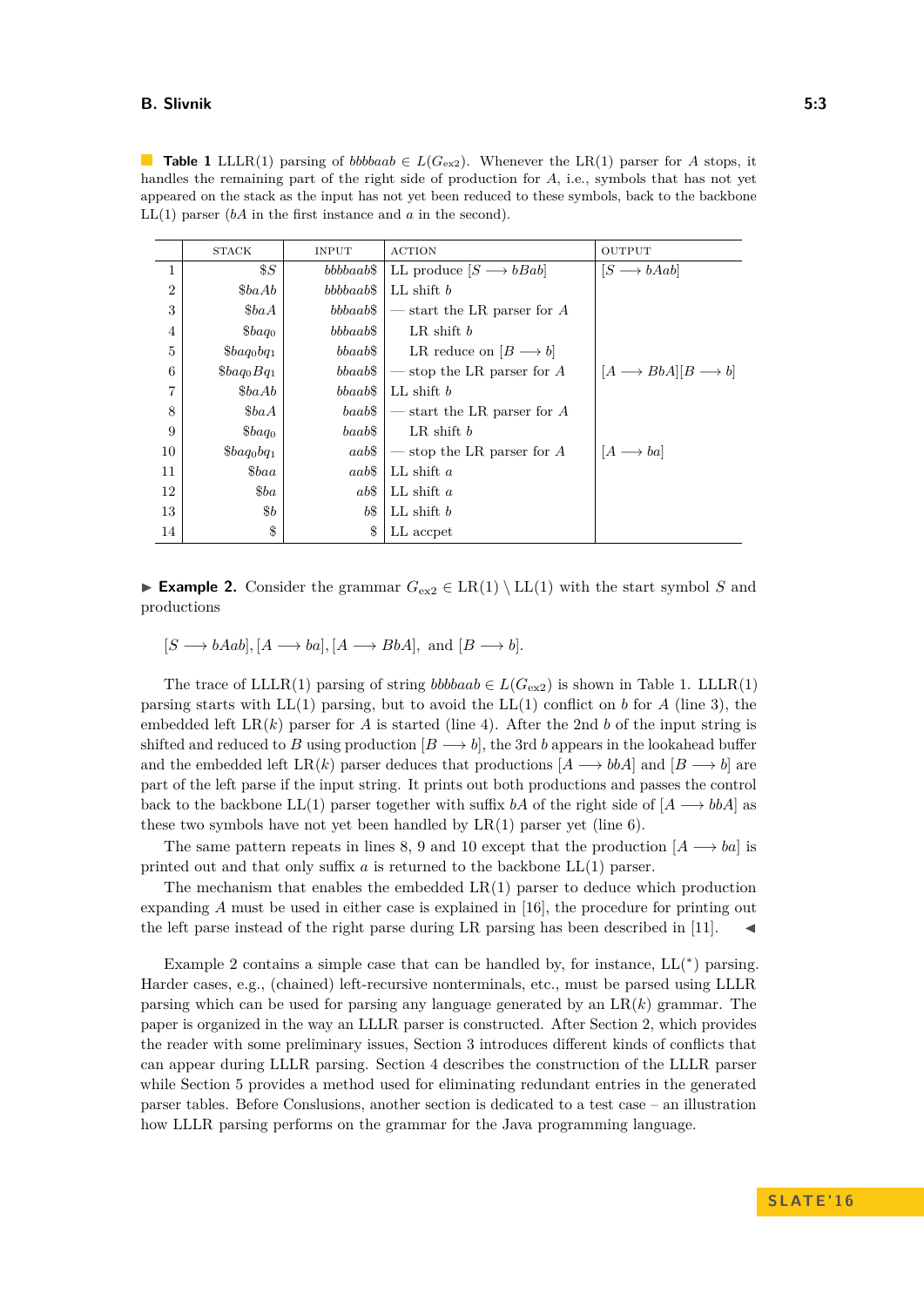# <span id="page-3-0"></span>**2 Preliminaries**

An intermediate knowledge of LL and LR parsing is presumed and the standard terminology of formal language theory and parsing is assumed [\[14,](#page-12-17) [15\]](#page-12-18). In addition, let

$$
\text{FSTFLW}_k^G(\alpha, A) = \cup_{z \in \text{FOLLOW}_k^G(A)} \text{FIRST}_k^G(\alpha z)
$$

and let  $T^{*k} = T^0 \cup T^1 \cup ... \cup T^k$ .

The LLLR parser is composed of (a) an LL parser based on the SLL parsing table and (b) the embedded left  $LR(k)$  parser. For the lack of space, only a short overview of both methods are given here.

## **2.1 The SLL(k) parsing**

An  $LL(k)$  grammar  $G = \langle N, T, P, S \rangle$  can be transformed to an equivalent  $SL(k)$  grammar  $\overline{G} = \langle \overline{N}, T, \overline{P}, \overline{S} \rangle$  [\[15\]](#page-12-18) where the set of nonterminals is defined as

$$
\bar{N} = \{ \langle A, \mathcal{F}_A \rangle \, ; \, S \Longrightarrow_{\text{lm}}^* u A \delta \wedge \mathcal{F}_A = \text{FIRST}_k^G(\delta) \}
$$

and the initial symbol is  $\overline{S} = \langle S, \{\varepsilon\} \rangle$ ; for any nonterminal  $\langle A, \mathcal{F}_A \rangle \in \overline{N}$  and any production  $[A \longrightarrow X_1 X_2 ... X_n] \in P$  the grammar  $\overline{G}$  contains production

$$
[\langle A, \mathcal{F}_A \rangle \longrightarrow \bar{X}_1 \bar{X}_2 \dots \bar{X}_n]
$$

where

$$
\bar{X}_i = \begin{cases} X_i & X_i \in T \\ \langle X_i, \text{FIRST}_k^G(X_{i+1}X_{i+2} \dots X_n \mathcal{F}_A) \rangle & X_i \in N \end{cases}.
$$

Regardless of whether  $G \in LL(k)$ , (a)  $L(\overline{G}) = L(G)$ , and (b) every nonterminal A of  $\overline{G}$ appears in exactly one right-context  $\mathcal{F}(\text{substrings derived from the nonterminal } A \text{ are always})$ followed by strings from  $\mathcal{F}$ ). However,  $G \in LL(k) \Longleftrightarrow \overline{G} \in SLL(k)$ .

The most straightforward method for producing the  $LL(k)$  parser for an \$-augmented  $SLL(k)$  grammar  $G = \langle N, T, P, S \rangle$  is a construction of the LL table

$$
\text{LL-Table: } N \times T^{*k} \longrightarrow 2^P
$$

where  $LL$ -TABLE $(A, x)$  is defined as

$$
\{[A \longrightarrow \alpha] \, ; \, \forall [A \longrightarrow \alpha] \in P \colon x \in \text{FSTFLW}_k^G(\alpha, A) \} \quad .
$$

The cardinality of LL-TABLE $(A, x)$  indicates different issues. If  $|LL$ -TABLE $(A, x)| = 1$ , the  $LL(k)$  table indicates the regular selection of the next production that is to be used during  $LL(k)$  parsing when the nonterminal  $A \in N$  is on the top of the parser stack and  $x \in T^{*k}$  is in the lookahead buffer.  $|LL$ -TABLE $(A, x)| = 0$  indicates the syntax error while  $|LL$ -TABLE $(A, x)| > 1$  represents the  $LL(k)$  conflict.

It is assumed that prior the construction of an  $LLLR(k)$  parser, a grammar is transformed by the LL-to-SLL transformation described above.

### **2.2 The embedded left LR(k) parser**

Given a grammar  $G = \langle N, T, P, S \rangle$ , the embedded left LR(k) grammar for  $\alpha \in (N \cup T)^*$  and  $\mathcal{F} \in (T \cup \{\$\})^{*k}$  [\[16,](#page-12-12) [17\]](#page-12-13) is an LR(*k*) parser that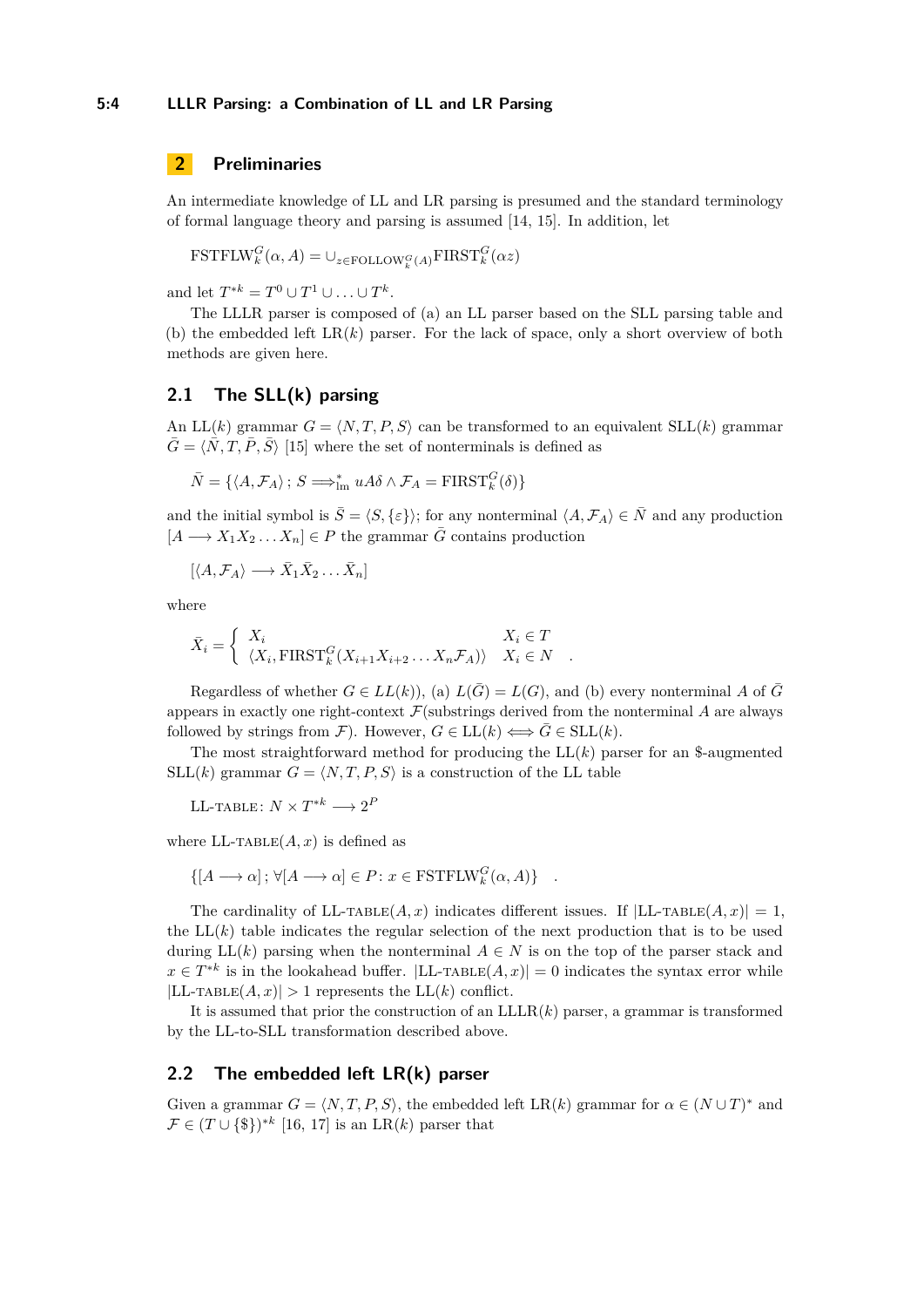#### **B. Slivnik 5:5**

- **1.** expects a string starting with a prefix  $wz$ , where  $z \in \mathcal{F}$  and  $\alpha \Longrightarrow_G^* w$ , on its input;
- **2.** parses a prefix *u* of *w*, i.e.,  $w = uv$  for some *v*, without shifting any symbol of *z* on the stack;
- **3.** returns the left parse  $\pi_u \in P^*$  and the viable suffix  $\delta^R \in (N \cup T)^*$  found in the derivation

 $\alpha z \Longrightarrow_{G,\operatorname{lm}}^{\pi_u} u \delta z.$ 

The embedded left  $LR(k)$  parser is the left  $LR(k)$  parser [\[18\]](#page-12-9) for the (reduced) grammar  $G(\alpha, \mathcal{F}) = \langle N \cup \{S_1, S_2\}, T, P_{\alpha, \mathcal{F}}, S_1 \rangle$  where  $S_1, S_2 \notin (N \cup T)$  and

$$
P_{\alpha,\mathcal{F}} = P \cup \{ [S_1 \longrightarrow S_2 z], [S_2 \longrightarrow \alpha] \, ; \, z \in \mathcal{F} \}.
$$

The trick is that, if the parser does not stop earlier, the reduction on  $[S_2 \longrightarrow \alpha]$  is regarded as a signal to accept the input string *w* leaving the string *z* in the lookahead buffer. Furthermore, if  $G \in \text{LR}(k)$ , then testing whether  $G(\alpha, \mathcal{F})$  can be done very efficiently [\[17\]](#page-12-13).

The embedded left  $LR(k)$  parser is called 'embedded' since it parses only a substring of the entire input string and can thus be embedded into other parsers. It is called 'left' because it produces the left parse (instead of the right parse) of the substring it parsed.

## <span id="page-4-0"></span>**3 Identifying conflicts**

Computing a set of  $LL(k)$  conflicts for a given \$-augmented grammar  $G = \langle N, T, P, S \rangle$  is straightforward, but it gets slightly more complicated if these conflicts are to be resolved using small  $LR(k)$  parsers embedded into the backbone  $LL(k)$  parser.

Suppose that a string  $\text{Suv}\$   $\in$  *L*(*G*) is derived by the leftmost derivation

$$
S \Longrightarrow_{G,\operatorname{lm}}^* uB\delta \Longrightarrow_{G,\operatorname{lm}} u\beta_1 A\beta_2 \delta \Longrightarrow_{G,\operatorname{lm}}^* uv
$$

and that the grammar exhibits an  $LL(k)$  conflict on the lookahead string  $x \in \text{FIRST}_k^G(A\beta_2\delta\$ for the nonterminal symbol *A*. However, as demonstrated by Example [3,](#page-4-1) the correct termination of the LR $(k)$  parser for the substrings derived from A is not always guaranteed.

<span id="page-4-1"></span>► **Example 3.** Consider the grammar  $G_{\text{ex3}} \in \text{LR}(1) \setminus \text{LL}(1)$  $G_{\text{ex3}} \in \text{LR}(1) \setminus \text{LL}(1)$  $G_{\text{ex3}} \in \text{LR}(1) \setminus \text{LL}(1)$  with the start symbol  $S'$  and productions

 $[S \rightarrow bBab], [B \rightarrow A], [A \rightarrow b] \text{ and } [A \rightarrow Ba].$ 

The trace of parsing the input string starting with *bba* using the backbone LL(1) parser and the embedded LR(1) parser for the LL(1) conflicting nonterminal *A* is shown in Table [2.](#page-5-1) The configuration  $$baA|ba \dots$  \$ results in the LL(1) conflict on *b* for *A* where the embedded LR(1) parser for *A* is started (line 4). However, after pushing *b* and reducing it to *A* the LR(1) parser cannot determine whether the first  $a$  of  $bba \dots$  is derived from  $A$  or not (line 7). Namely, if the input string is *bbab*, the LR(1) parser must accept, terminate and handle the control back to the backbone  $LL(1)$  parser; otherwise the  $LR(1)$  parser must perform the reduction on  $[B \longrightarrow A]$  and continue parsing.

As shown in Table [3,](#page-5-2) the problem remains even if the embedded LR(1) parser for *B* is used instead (since  $\vec{A}$  is initially derived from  $\vec{B}$ ). However, the embedded  $LR(1)$  parser for parsing substrings derived from *Ba* and followed by *b*\$ can terminate correctly and should be used.  $\blacksquare$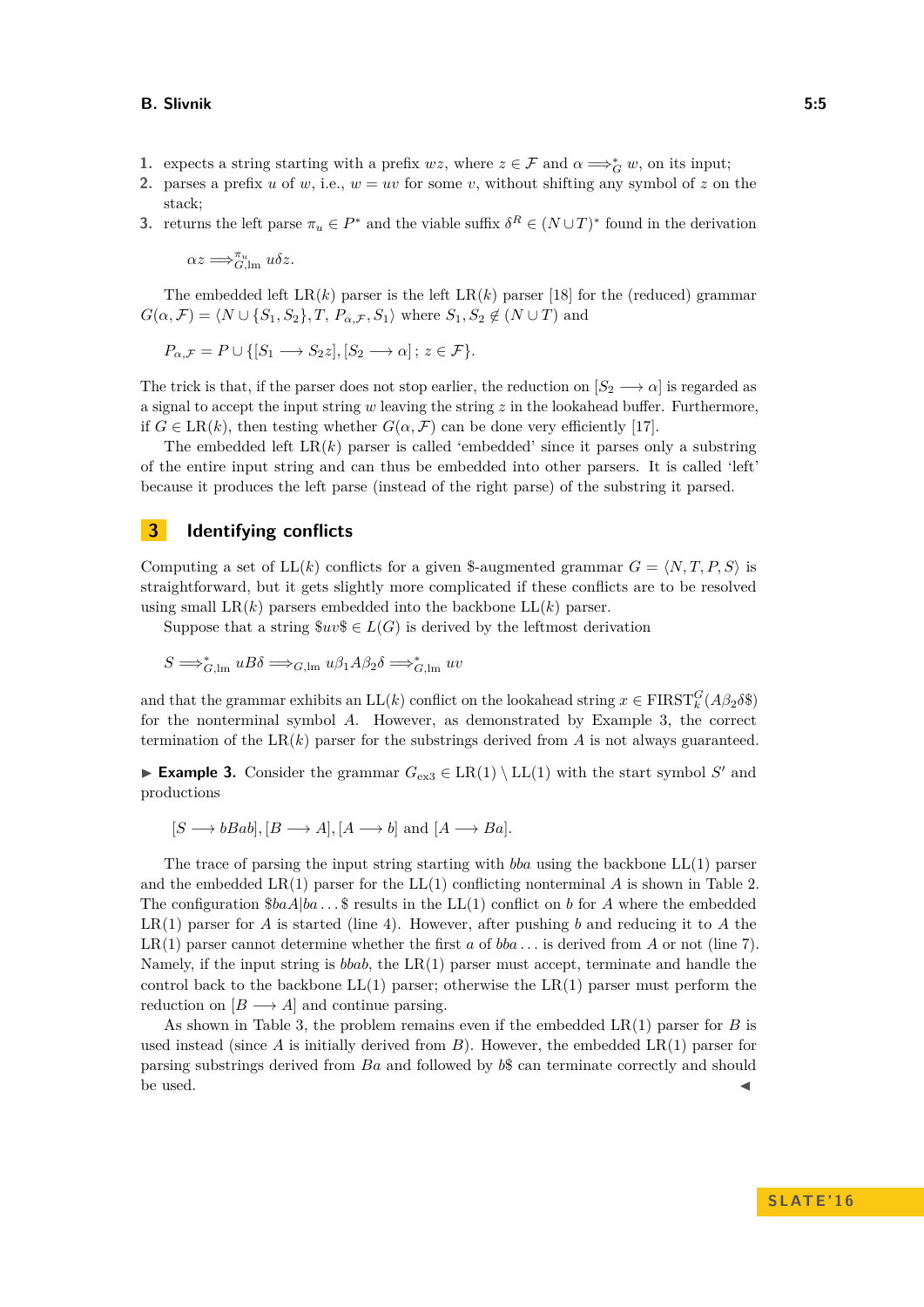#### **5:6 LLLR Parsing: a Combination of LL and LR Parsing**

<span id="page-5-1"></span>**Table 2** Parsing a string starting with *bba* using an LL(1) parser for *G*e[x3](#page-4-1) and an LR(1) parser for nonterminal symbol *A*.

|                |                    | STACK   INPUT | <b>ACTION</b>                                                                      |
|----------------|--------------------|---------------|------------------------------------------------------------------------------------|
| 1              |                    |               | $S \mid bba \ldots S \mid LL$ produce $[S \rightarrow bBab]$                       |
| $\overline{2}$ |                    |               | $\delta b \cdot b b \cdot \ldots \cdot \cdot L$ shift b                            |
| 3              |                    |               | $\$baB \,   \, ba \ldots \$ \,  $ LL produce $[B \longrightarrow A]$               |
| 4              |                    |               | $\$baA \,   \, ba \ldots \$$ - start a parser for $A$ -                            |
| 5              | \$baq <sub>0</sub> |               | $ba \dots \$$ LR shift b                                                           |
| 6              |                    |               | $\$\mathit{baq_0bq_1} \quad a \ldots \$   LR \text{ reduce on } [A \rightarrow a]$ |
|                | $\$baq_0Aq_2$      |               | $a \dots \$   \text{LR reduce on } [B \longrightarrow a] \text{ or accept?}$       |

<span id="page-5-2"></span>**Table 3** Parsing a string starting with *bba* using an LL(1) parser for *G*e[x3](#page-4-1) and an LR(1) parser for nonterminal symbol *B*.

|                |                                    | STACK   INPUT | <b>ACTION</b>                                                 |
|----------------|------------------------------------|---------------|---------------------------------------------------------------|
| $\mathbf{1}$   |                                    |               | $S \mid baa \dots S \mid LL$ produce $S \longrightarrow bBab$ |
| $\overline{2}$ |                                    |               | $\delta b \in Bb \mid baa \dots \$   LL shift b               |
| 3              | \$baB                              |               | $ aa \dots \$ $ - start a parser for $B$ -                    |
| 4              | \$baq <sub>0</sub>                 |               | $aa \dots \$   LR shift a                                     |
| 5              | \$baq <sub>0</sub> aq <sub>1</sub> |               | $a \dots \$   \text{LR reduce on } [A \longrightarrow a]$     |
| 6              | $$baq_0Aq_2$                       |               | $a \dots \$   \text{LR reduce on } [B \longrightarrow a]$     |
|                | $\&baq_0Bq_2$                      |               | $a \dots$ \$   LR shift a or accept?                          |
|                |                                    |               |                                                               |

Example [3](#page-4-1) shows that there are two kinds of conflicting nonterminals in  $LLLR(k)$  parsing:

- **1.** *Genuine conflicting nonterminals* are all SLL(*k*) conflicting nonterminals (symbol *A* in Example [3\)](#page-4-1).
- **2.** *Induced conflicting nonterminals* are all nonterminals which are not SLL(*k*) conflicting but must be treated as conflicting so that the embedded  $LR(k)$  parser can terminate correctly (symbol *B* in Example [3\)](#page-4-1).

Algorithm [1](#page-6-0) computes the set of all LLLR conflicting nonterminals. It starts with computing genuine conflicting nonterminals (set  $C^{(0)}$  in lines 2–3). Afterwards, it adds all induced conflicting nonterminals: if *A* is a conflicting nonterminal in production  $[B \rightarrow$  $\beta_1 A \beta_2$ , then there should exist a prefix  $\beta_2'$  of  $\beta_2$  so that the embedded LR(*k*) parser for  $A\beta_2'$  stops correctly – if  $\beta_2'$  does not exist, then *A* induces *B* and *B* is added to the set of conflicting nonterminals (lines 6–9). Finally, the set *C* contains all conflicting nonterminals (while  $C \setminus C^{(0)}$  contains all genuine conflicting nonterminals).

The most time consuming part of Algorithm [1](#page-6-0) is testing whether the embedded  $LR(k)$ parser can always stop – the condition in line 9. Fortunately, if the grammar *G* for which the LLLR $(k)$  parser is being made is an  $LR(k)$  grammar, the test can be performed quite efficiently [\[17\]](#page-12-13).

## <span id="page-5-0"></span>**4 Constructing the LLLR parser**

After the conflicting nonterminals have been computed, the parsing table of the backbone  $LL(k)$  parser can be computed using Algorithm [2.](#page-7-0) The basic idea is simple: replace all (genuine or induced) conflicting nonterminals appearing on the right side of any production with markers which trigger the appropriate embedded left LR(*k*) parsers.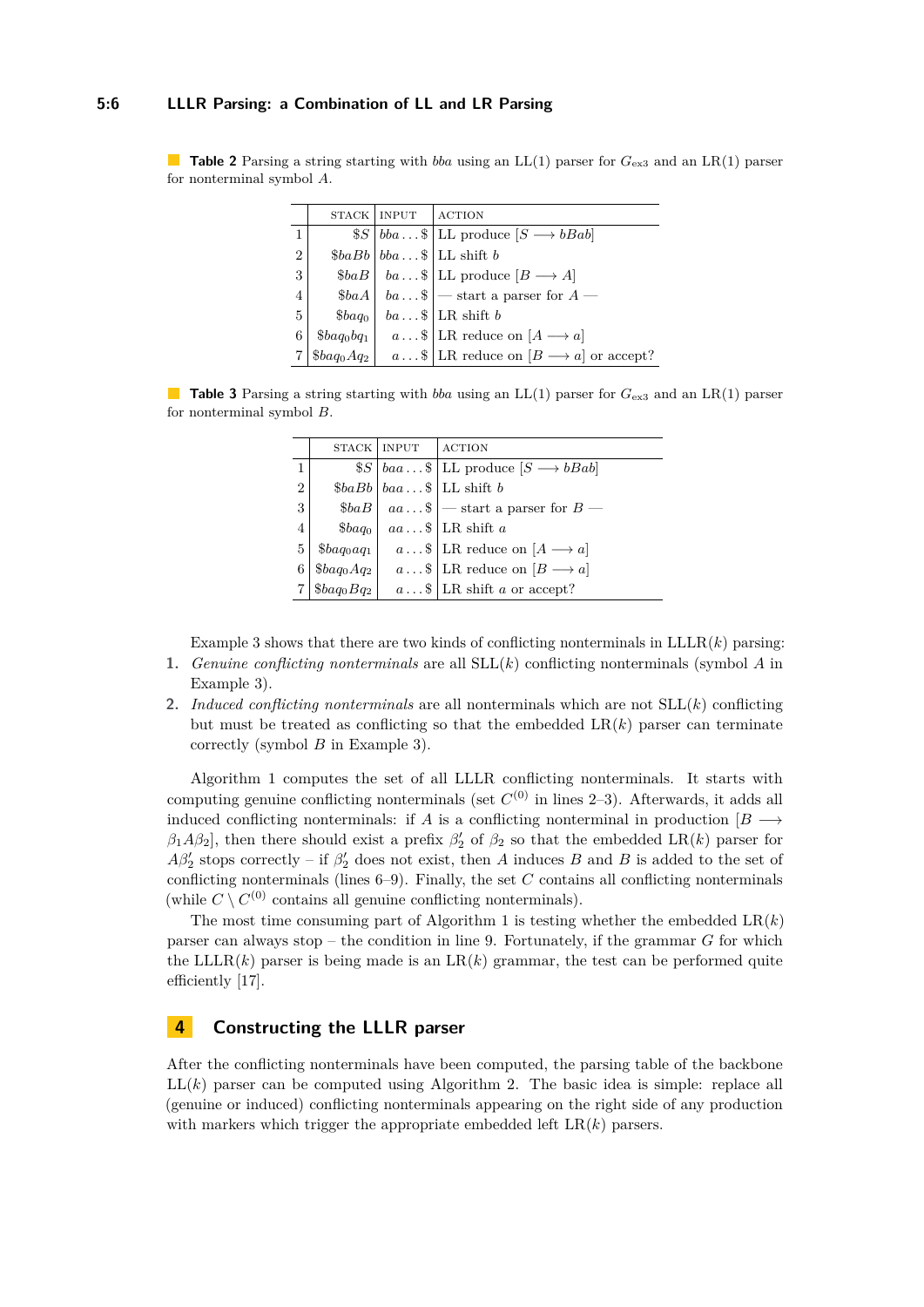<span id="page-6-0"></span>**Algorithm 1** Evaluation of LLLR conflicting nonterminals. INPUT: A grammar *G* after the LL-to-SLL transformation. OUTPUT: A set  $C^{(0)}$  of genuine conflicting nonterminals and a set  $C$  of all conflicting nonterminals. 1:  $i \leftarrow 0$  $2: C^{(0)} \leftarrow \{A; \exists [A \longrightarrow \alpha_1], [A \longrightarrow \alpha_2] \in P: \text{FSTFLW}_k^G(\alpha_1, A) \cap \text{FSTFLW}_k^G(\alpha_2, A) \neq \emptyset\}$ 

3: **repeat** 4:  $i \leftarrow i + 1$ <br>5:  $C^{(i)} \leftarrow C^{(i-1)} \cup$ 5:  $C^{(i)} \leftarrow C^{(i-1)} \cup$ 6:  $\{B; \exists [B \longrightarrow \beta_1 A \beta_2] \in P, A \in C^{(i-1)}\right)$ 7:  $\forall \beta'_2, \beta''_2 : (\beta'_2 \beta''_2 = \beta_2 \Longrightarrow G(A\beta'_2, \text{FSTFLW}_k^G(\beta''_2, B)) \notin \text{LR}(k))$ 8: **until**  $C^{(i)} = C^{(i-1)}$ 9:  $C = C^{(i)}$ 

More precisely, if *A* is the only conflicting nonterminal in  $[B \longrightarrow \beta_1 A \beta_2]$ , then

$$
\text{LL-TABLE}(B, x) = [B \longrightarrow \beta_1 [\![A\beta'_2, \text{FSTFLW}_k^G(\beta''_2, B)]\!] \beta''_2]
$$

where  $\beta'_2$  is the shortest prefix of  $\beta_2 = \beta'_2 \beta''_2$  such that the embedded left LR(*k*) parser for  $A\beta_2'$  can stop on any string  $x \in \text{FSTFLW}_k^G(\beta_2'', B)$ . The newly created nonterminal symbol  $\llbracket A\beta'_2,\text{FSTFLW}_k^G(\beta''_2,B)\rrbracket$  acts as a trigger for starting the embedded left LR(*k*) parser. If there are more conflicting nonterminals on the right hand side of a production, then the described substitution is performed from left to right. Furthermore, the embedded left  $LR(k)$ grammar for  $G(A\beta_2',\text{FSTFLW}_k^G(\beta_2'',B))$  must be constructed regardless of whether *B* is a conflicting nonterminal or not.

The left-to-right scan of the sentential form on the right side of a production being transformed is performed in lines 3–17 of Algorithm [2;](#page-7-0) the computation of the shortest sentential form a particular embedded left  $LR(k)$  parser is to be made for, is computed in lines 8–15.

There are two key insights into the correctness of Algorithm [2:](#page-7-0) (a) the loop in lines 8–15 terminates successfully, i.e., by finding an appropriate prefix  $X_i X_{i+1} \ldots X_j$  and exiting after reaching line 11, and (b) no element of LL-TABLE contains more than one production. For if either of these two statements were false, the nonterminal *A* should have been considered a conflicting nonterminal by Algorithm [1.](#page-6-0)

<span id="page-6-1"></span>**Example 4.** Consider a grammar  $G_{\text{ex4}}$  $G_{\text{ex4}}$  $G_{\text{ex4}}$  with the start symbol *S* and productions

$$
[S \longrightarrow aAabCb],
$$
  
\n $[A \longrightarrow aEB], [A \longrightarrow Aaa], [C \longrightarrow aaD], [C \longrightarrow abE],$   
\n $[B \longrightarrow bb], [D \longrightarrow aa], [E \longrightarrow a]$  and  $[E \longrightarrow Aa].$ 

As symbols *A*, *C* and *E* are conflicting nonterminals, the LL(1) parsing table contains the following entries:

 $\text{LL-TABLE}(S, a) = [S \longrightarrow a \llbracket Aa, \{b\} \rrbracket b \llbracket C, \{b\} \rrbracket b]$  $LL$ -TABLE $(B, b) = [B \longrightarrow bb]$  $LL$ -TABLE $(D, a) = [D \longrightarrow aa]$ 

The backbone  $LL(1)$  parser is augmented with the embedded left  $LR(1)$  parsers for the following grammars:

 $G(Aa, \{b\}), G(C, \{b\})$  and  $G(E, \{b\}).$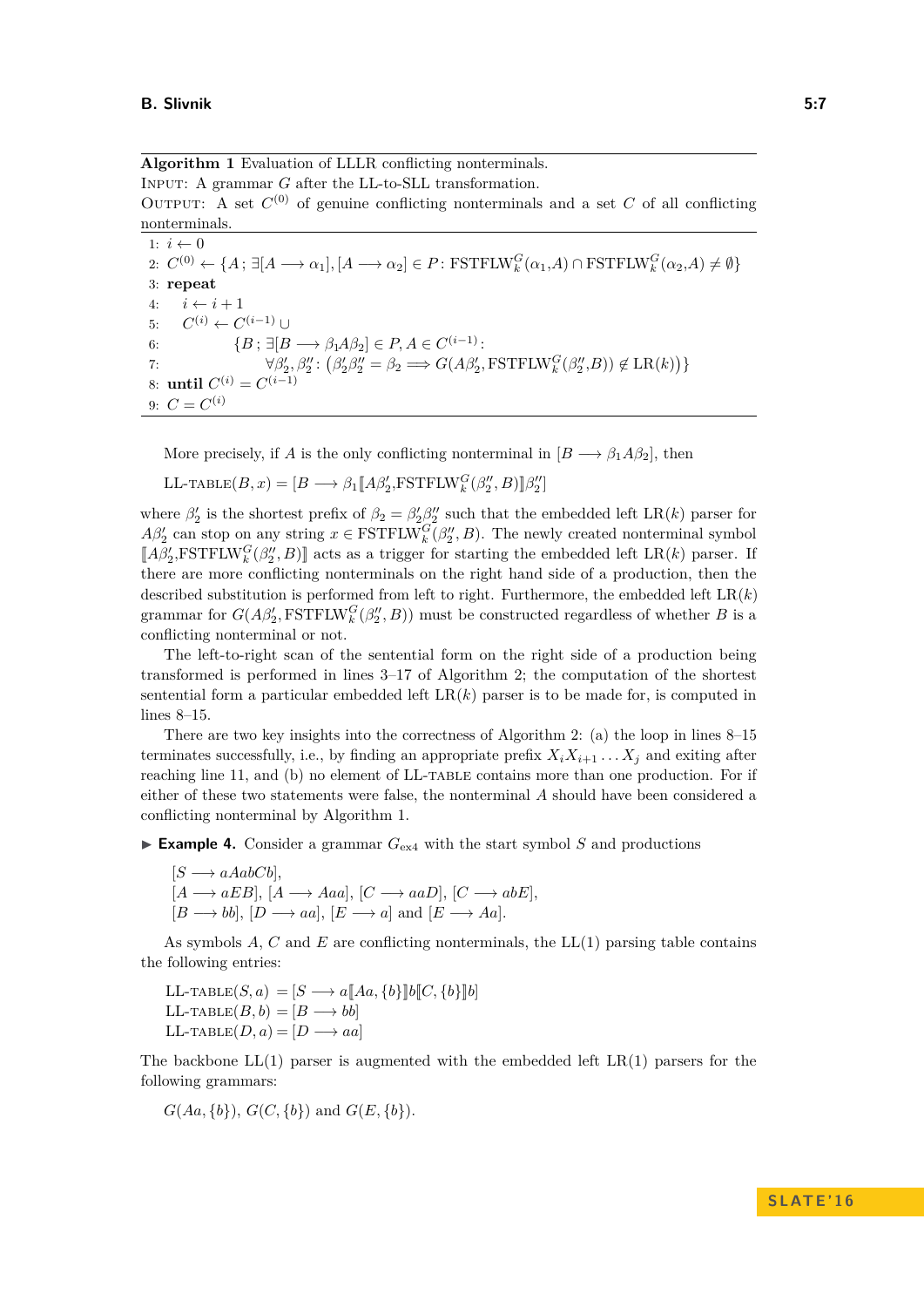<span id="page-7-0"></span>**Algorithm 2** Construction of the backbone LL(*k*) parser. Input: A grammar *G* after the LL-to-SLL transformation and a set *C* of all conflicting nonterminals for *G*.

OUTPUT: The LL parsing table for the backbone LL parser.

```
1: for [A \longrightarrow X_1 X_2 \dots X_n] \in P \land A \notin C do
 2: α ← ε ; i ← 1
 3: while (i \leq n) do
 4: if X_i \notin C then
 5: \alpha \leftarrow \alpha X_i ; i \leftarrow i + 16: else
 7: i \leftarrow i8: while (i \leq j) do
 9: \mathcal{F} = \text{FSTFLW}_k^G(X_{j+1} \dots X_n, A)10: if G(X_i \dots X_j, \mathcal{F}) \in \text{LR}(k) then
11: \alpha \leftarrow \alpha \llbracket X_i \ldots X_j, \mathcal{F} \rrbracket; i \leftarrow j+112: else
13: j \leftarrow j + 114: end if
15: end while
16: end if
17: end while
18: for x \in \text{FSTFLW}_k^G(X_1 \dots X_n, A) do
19: LL-TABLE(A, x) \leftarrow \{[A \longrightarrow \alpha]\}20: end for
21: end for
```
LLLR(1) parsing of string *aaaabbaaabaaaab* is shown in Table [4:](#page-8-0)

- **1.** The parsing starts with printing out the the first production of the left parse, i.e.,  $[S \rightarrow aAa \ bCb]$  (line 1) and shifting the first symbol.
- 2. When  $[Aa, \{b\}]$  appears on the top of the stack, the embedded LR(1) parser for  $G(Aa, \{b\})$ is started. While parsing the substring *aaabbaaa* derived from Aa, the left parse  $\pi_{Aa}$  =  $[A \rightarrow Aaa][A \rightarrow aEB][E \rightarrow Ea][E \rightarrow a][B \rightarrow bb]$  is accumulated on the stack (lines 3–17). When *b* is in the lookahead buffer, the left parse  $\pi_{A_a}$  is printed out and the viable suffix  $\varepsilon$  returned to the backbone LL(1) parser (line 17).
- **3.** After shifting *b*, the embedded parser for  $G(C, \{b\})$  is started. After shifting *a*, the lookahead buffer contains another *a* and the parser recognizes the production  $[C \rightarrow aaD]$ (line 22). It prints this production out and returns the viable suffix  $aD$  – the part of the production not yet matched against the input.

**4.** Afterwards, the backbone parser finishes the job. Hence, the  $LLLR(1)$  parser prints the left parse

 $[S \longrightarrow aAabCb][A \longrightarrow Aaa][A \longrightarrow aEB]$  $[E \longrightarrow Ea][E \longrightarrow a][B \longrightarrow bb][C \longrightarrow aaD].$ 

As the symbols *A* and *E* are left-recursive, the parsers for  $G(Aa, \{b\})$  and  $G(E, \{b\})$  must always parse the entire string generated by either grammar. However, the parser for  $G(C, \{b\})$ always shifts only the first *a* and returns the viable suffix *aD* (if *a* is in the lookahead buffer) or the viable suffix  $b[[E, {b}]]$  (if *b* is in the lookahead buffer).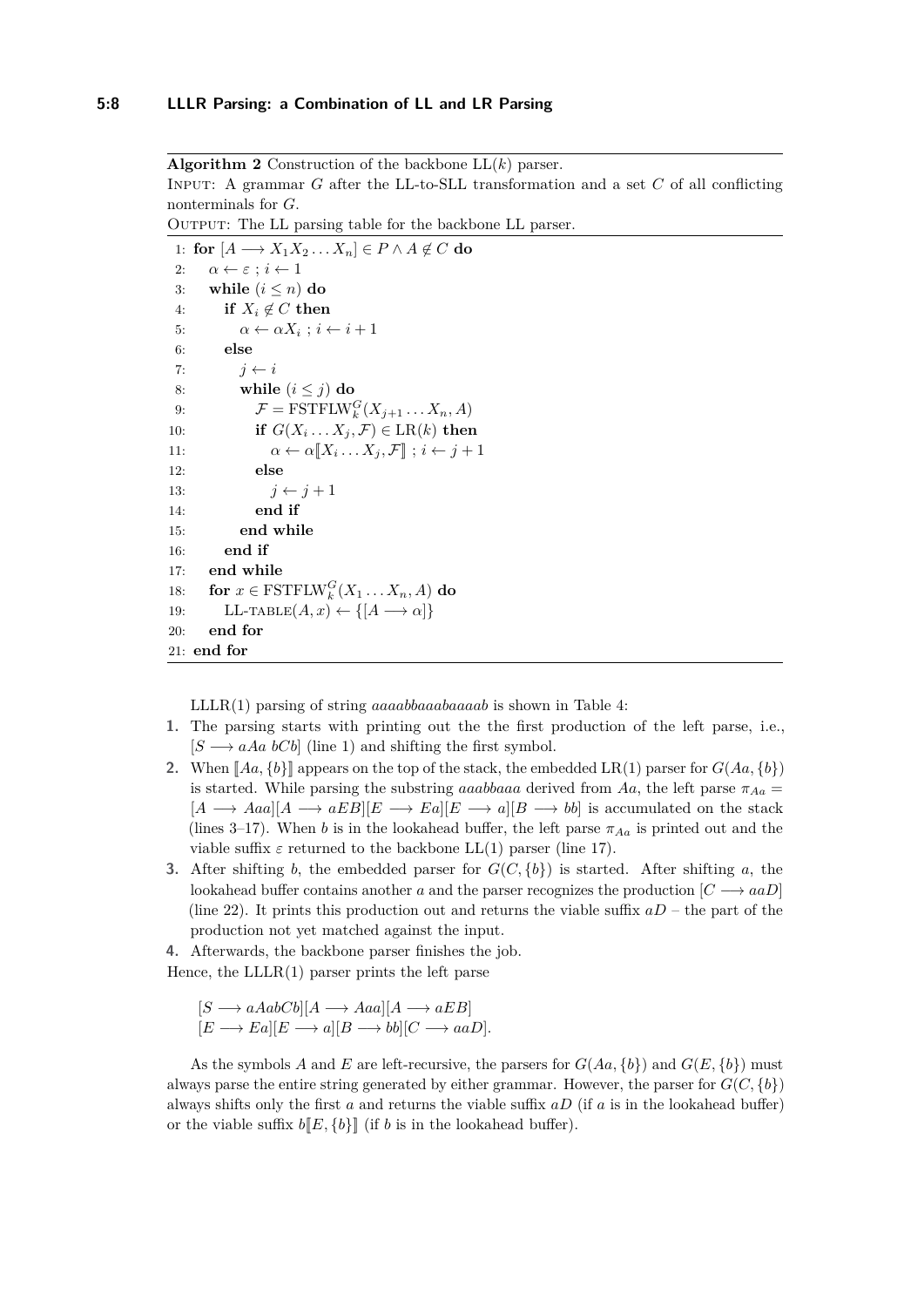<span id="page-8-0"></span>**Table 4** Parsing a string starting with *bba* using an LL(1) parser for  $G_{\text{ex3}}$  $G_{\text{ex3}}$  $G_{\text{ex3}}$  and an LR(1) parser for *B*. (All LR(1) states of both embedded left LR(1) parsers are presented generically with *q*; the subscripts denote left parses accumulated on stack during left LR parsing [\[11\]](#page-12-8).)

|                | <b>STACK</b>                                                                                                                                                                                      | <b>INPUT</b>        | <b>ACTION</b>                                                                              |
|----------------|---------------------------------------------------------------------------------------------------------------------------------------------------------------------------------------------------|---------------------|--------------------------------------------------------------------------------------------|
| 1              | $\$S$                                                                                                                                                                                             | $aaaabbaaaabaaaab\$ | LL produce                                                                                 |
|                |                                                                                                                                                                                                   |                     | $[S \longrightarrow a \llbracket Aa, \{b\} \rrbracket b \llbracket C, \{b\} \rrbracket b]$ |
| $\overline{2}$ | $$b$ [C] $b$ [Aa]a                                                                                                                                                                                | $aaaabbaaabaaaab\$  | LL shift $a$                                                                               |
| 3              | $$b[]C, \{b\}$ ] $b[]Aa, \{b\}]$                                                                                                                                                                  | $aaabbaaabaaaab\$   | LL starts the LR parser                                                                    |
|                |                                                                                                                                                                                                   |                     | for grammar $G(Aa, \{b\})$                                                                 |
| 4              | $$b$ [C, {b}] $b\langle q_{\varepsilon}\rangle$                                                                                                                                                   | $aaabbaaabaaaab\$   | LR shift $a$                                                                               |
| 5              | $$b[]C, \{b\}]\,b\langle q_{\varepsilon}\rangle a\langle q_{\varepsilon}\rangle$                                                                                                                  | $aabbaaabaaaab\$    | LR shift $a$                                                                               |
| 6              | $$b$ [C, {b}]b $\langle q_{\varepsilon}\rangle a \langle q_{\varepsilon}\rangle a \langle q_{\varepsilon}\rangle$                                                                                 | $abbaaaabaaaab\$    | LR reduce on $p_1 = [E \longrightarrow a]$                                                 |
| 7              | $b\llbracket C, \{b\} \rrbracket b\langle q_{\varepsilon} \rangle a\langle q_{\varepsilon} \rangle E\langle q_{p_1} \rangle$                                                                      | $abbaaaabaaaab\$    | LR shift $a$                                                                               |
| 8              | $$b[]C, \{b\}]\,b\langle q_{\varepsilon}\rangle a\langle q_{\varepsilon}\rangle E\langle q_{p_1}\rangle a\langle q_{\varepsilon}\rangle$                                                          | $bbaaabaaaab\$      | LR reduce on $p_2 = [E \longrightarrow Ea]$                                                |
| 9              | $b\llbracket C, \{b\} \rrbracket b\langle q_{\varepsilon} \rangle a\langle q_{\varepsilon} \rangle E\langle q_{p_2p_1} \rangle$                                                                   | $bbaaabaaaab\$      | LR shift $b$                                                                               |
| 10             | $$b\llbracket C, \{b\} \rrbracket b\langle q_{\varepsilon} \rangle a\langle q_{\varepsilon} \rangle E\langle q_{p_2p_1} \rangle b\langle q_{\varepsilon} \rangle$                                 | $baaabaaaab\$       | $LR$ shift $b$                                                                             |
| 11             | $b\llbracket C, \{b\} \rrbracket b\langle q_{\varepsilon} \rangle a\langle q_{\varepsilon} \rangle E\langle q_{p_2p_1} \rangle b\langle q_{\varepsilon} \rangle b\langle q_{\varepsilon} \rangle$ | $aaabaaaab\$        | LR reduce on $p_3 = [B \longrightarrow bb]$                                                |
| 12             | $$b[]C, \{b\}]\,b\langle q_{\varepsilon}\rangle a\langle q_{\varepsilon}\rangle E\langle q_{p_2p_1}\rangle B\langle q_{p_3}\rangle$                                                               | aaabaaaab\$         | LR reduce on $p_4 = [A \longrightarrow aEB]$                                               |
| 13             | $$b[]C, \{b\}]\,b\langle q_{\varepsilon}\rangle A\langle q_{p_{4}p_{2}p_{1}p_{3}}\rangle$                                                                                                         | $aaabaaaab\$        | LR shift $a$                                                                               |
| 14             | $b\llbracket C, \{b\} \rrbracket b\langle q_{\varepsilon} \rangle A\langle q_{p_4p_2p_1p_3} \rangle a\langle q_{\varepsilon} \rangle$                                                             | $aabaaaab\$         | LR shift $a$                                                                               |
| 15             | $$b[]C, \{b\}]\,b\langle q_{\varepsilon}\rangle A\langle q_{p_4p_2p_1p_3}\rangle a\langle q_{\varepsilon}\rangle a\langle q_{\varepsilon}\rangle$                                                 | $abaaaab\$          | LR reduce on $p_5 = [A \longrightarrow Aaa]$                                               |
| 16             | $$b$ [C, {b}]b $\langle q_{\varepsilon}\rangle A \langle q_{p_5p_4p_2p_1p_3}\rangle$                                                                                                              | $abaaaab\$          | LR shift $a$                                                                               |
| 17             | $$b[]C, \{b\}]b\langle q_{\varepsilon}\rangle A\langle q_{p_5p_4p_2p_1p_3}\rangle a\langle q_{\varepsilon}\rangle$                                                                                | baaaab\$            | LR stops:                                                                                  |
|                |                                                                                                                                                                                                   |                     | $\text{Im parse} = p_5 p_4 p_2 p_1 p_3$<br>remaining suffix $= \varepsilon$                |
| 18             | $$b$ [C, {b}]b                                                                                                                                                                                    | $baaaab\$           | LL shift $b$                                                                               |
| 20             | $$b$ [C, {b}]                                                                                                                                                                                     | aaaab\$             | LL starts the parser                                                                       |
|                |                                                                                                                                                                                                   |                     | for grammar $G(C, \{b\})$                                                                  |
| 21             | $\delta b \langle q_{\varepsilon} \rangle$                                                                                                                                                        | aaaab\$             | LR shift $a$                                                                               |
| 22             | $\delta b \langle q_{\varepsilon} \rangle a \langle q_{\varepsilon} \rangle$                                                                                                                      | aaab\$              | LR stops:                                                                                  |
|                |                                                                                                                                                                                                   |                     | $\ln$ parse = $p_4$                                                                        |
|                |                                                                                                                                                                                                   |                     | remaining suffix $Da$                                                                      |
| 23             | \$bDa\$                                                                                                                                                                                           |                     | $aaab\$   LL shift a                                                                       |
| 24             | \$bD\$                                                                                                                                                                                            | aab\$               | LL produce $[D \longrightarrow aa]$                                                        |
| $25\,$         | \$baa                                                                                                                                                                                             | aab\$               | LL shift $a$                                                                               |
| 26             | \$ba                                                                                                                                                                                              | $ab\$$              | LL shift $a$                                                                               |
| 27             | $\$b$                                                                                                                                                                                             | b\$                 | $LL$ shift $b$                                                                             |
| 28             | \$                                                                                                                                                                                                | \$                  | LL accept $:-)$                                                                            |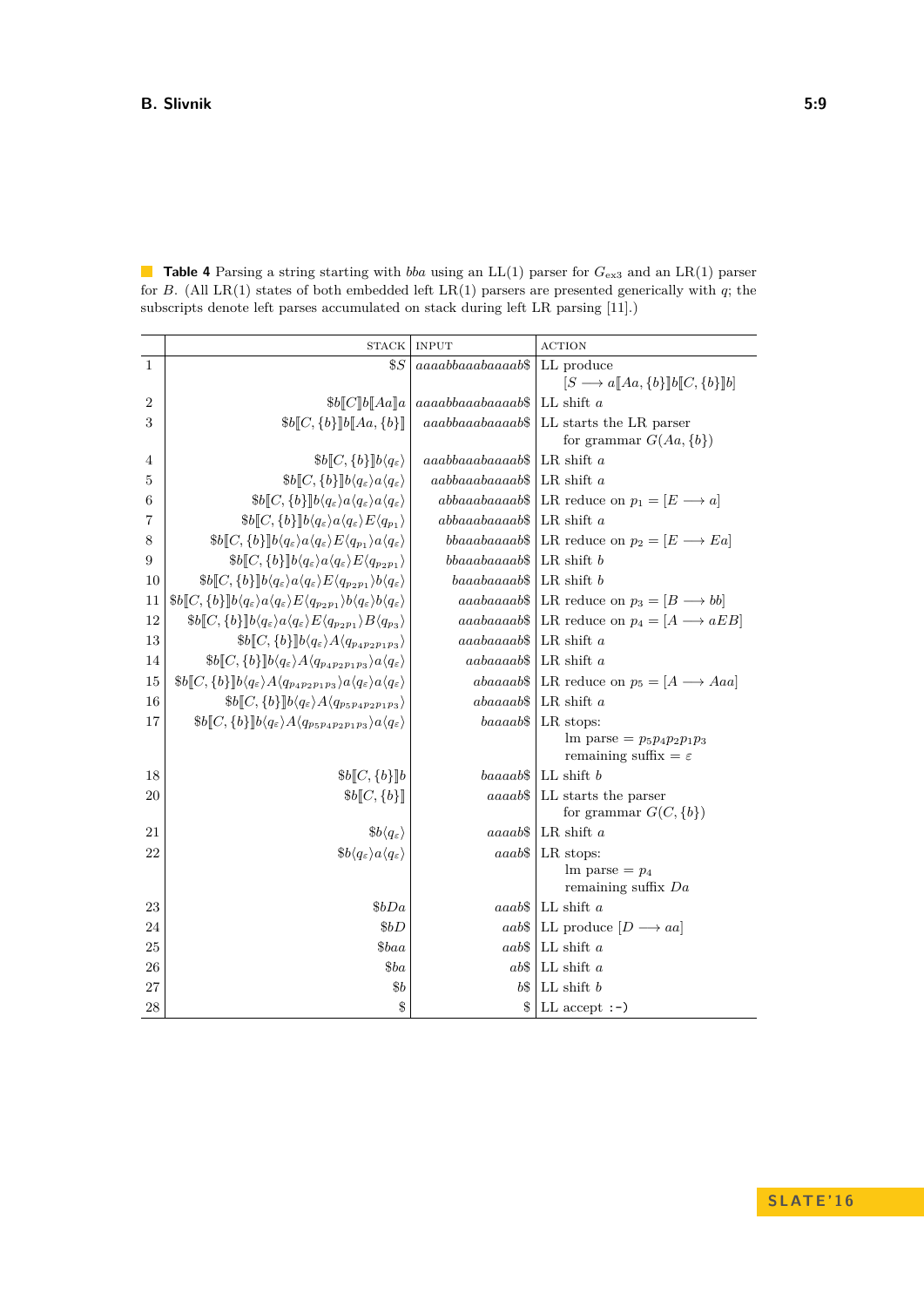#### **5:10 LLLR Parsing: a Combination of LL and LR Parsing**

Finally, note that not all LL-TABLE entries generated by Algorithm [2](#page-7-0) are needed –  $LL$ -TABLE $(B, b)$  is not needed as substrings derived from  $B$  will always be parsed by a parser for  $G(Aa, \{b\})$ . Likewise, if C is eliminated from the grammar, the parser for  $G(E, \{b\})$  is not needed anymore for the same reason.

An LLLR(*k*) parser can be constructed for any LR(*k*) grammar *G*: if not otherwise, the start symbol gets included into the set of induced conflicting symbols and hence the entire input string is parse by a single embedded left  $LR(k)$  parser. However, this is not the advised use of LLLR parsing.

# <span id="page-9-0"></span>**5 Reducing the LLLR Parser**

As illustrated by Example [4,](#page-6-1) the construction of the LLLR parser described in Section [4](#page-5-0) might produce some redundant LL-table entries or even some redundant embedded parsers.

Since it it obvious that LL-table entries for the start symbol of the grammar are not redundant, it is trivial to compute what entries and parsers are needed by the backbone  $LL(k)$  parser and thus the rest of this section is dedicated to identifying all symbols that can form a viable suffix returned by an embedded left  $LR(k)$  parser. Once this symbols are known, it is again straightforward to see which entries and parsers are needed on the basis of embedded parsers.

The key insight comes from the understanding of how the embedded left  $LR(k)$  parser computes the viable suffix. Namely, that parser uses an additional parsing table LEFT that maps certain parser states and lookahead strings to  $LR(0)$  items. More precisely, if

LEFT $(q, x) = [A \longrightarrow \alpha \bullet \beta],$ 

then for each viable prefix  $\gamma$  the state q is associated with, i.e., for every LR(k) stack contents where *q* is at the top, there exists a single  $\gamma$ -path of items in the nondeterministic LR(0) machine starting with the initial LR(0) item and terminating with item  $[A \rightarrow \alpha \bullet \beta]$  [\[18,](#page-12-9) [17\]](#page-12-13). The viable suffixes consist from the sentential forms found on the right side of  $\bullet$  in this  $LR(0)$ items and thus these sentential forms must be checked to find symbols that can form a viable suffix returned by an embedded left  $LR(k)$  parser. This in fact is done by Algorithm [3](#page-10-0) which must be run for every embedded parser.

## **6 A test case: the Java Language**

To test the new parsing method against the real programming language, Java 1.0 has been chosen. There are two reasons for this: (a) there is an official LALR grammar for Java 1.0 available (Gosling et. al, The Java<sup>TM</sup> Language Specification, 1996), and (b) choosing a language primarily made for parsing in a top-down manner would be unfair.

As the official Java 1.0 grammar is LALR, it contains a lot of left-recursive nonterminals. However, one must distinguish between two kinds of left-recursive nonterminals:

**1.** *Essential left-recursive nonterminals* are those where left recursion is used to achieve the proper form of derivation trees.

The best examples of essential left-recursive nonterminals are those describing arithmetic expressions as the left recursion is needed to emphasize the left associativity of various arithmetic operators. For instance, productions

| $AdditiveExpression \longrightarrow Multiplicative Expression$                                          |
|---------------------------------------------------------------------------------------------------------|
| $\text{AdditiveExpression} \longrightarrow \text{AdditiveExpression} + \text{MultiplicativeExpression}$ |
| $\text{AdditiveExpression} \longrightarrow \text{AdditiveExpression}$ - Multiplicative Expression       |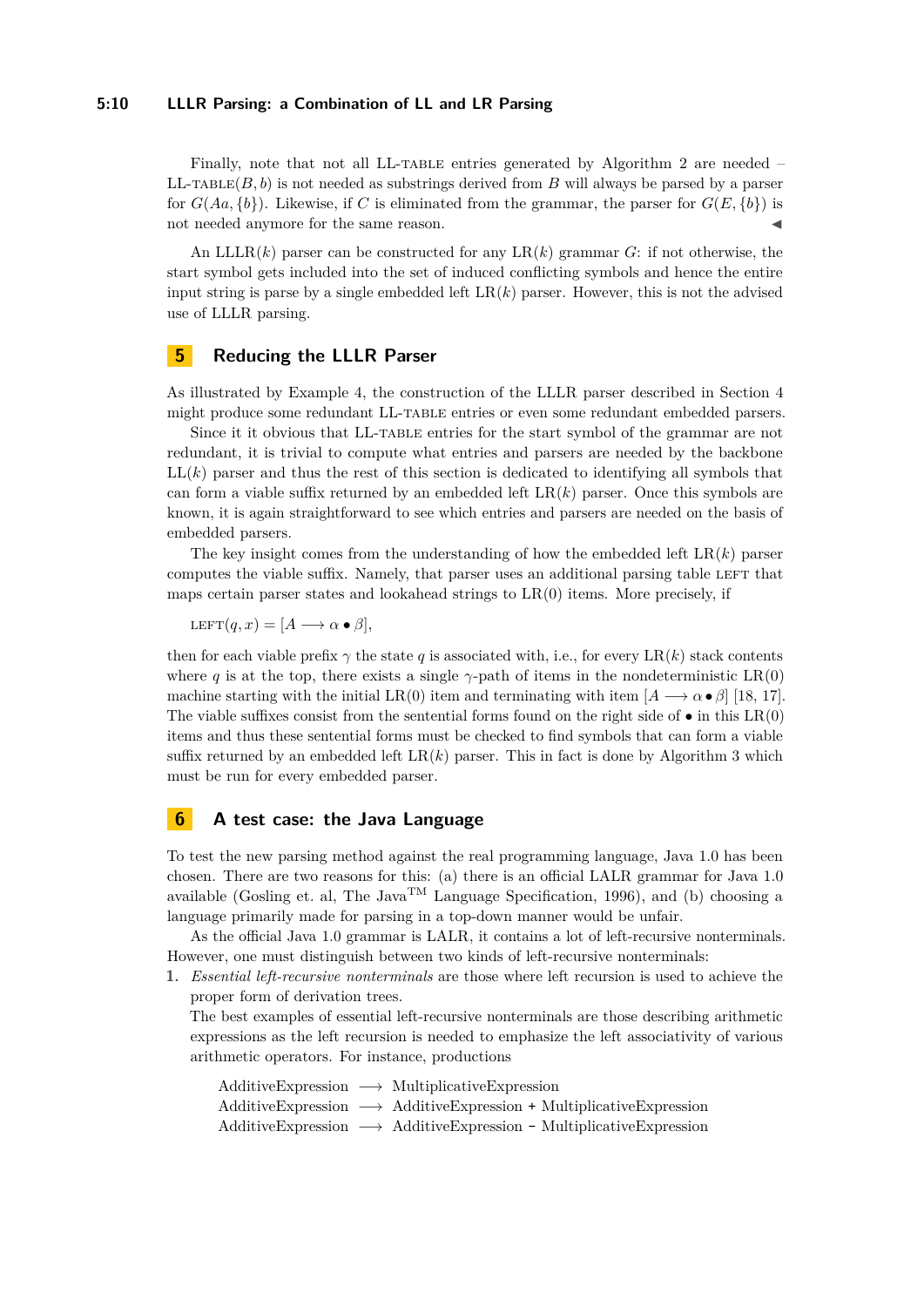<span id="page-10-0"></span>**Algorithm 3** Enumeration of all symbols that can form a viable suffix returned by an embedded left LR(*k*) parser.

INPUT: An embedded left  $LR(k)$  parser. OUTPUT: A set of symbols  $\mathcal{L}$ .

*enumerate all items needed to compute the viable suffix:* 1:  $i \leftarrow 0$ 2:  $\mathcal{I}^{(0)} \leftarrow \{ \langle [A \rightarrow \alpha \bullet \beta, x], q \rangle;$ 3: LEFT $(q, z) = [A \rightarrow \alpha \bullet \beta]$ 4:  $\wedge [A \to \alpha \bullet \beta, x] \in q$ 5:  $\qquad \qquad \wedge z \in \text{FIRST}_k^G(\beta x)$ 6: **repeat** 7:  $i \leftarrow i + 1$ 8:  $\mathcal{I}^{(i)} \leftarrow \mathcal{I}^{(i-1)} \cup \{ \langle [A' \rightarrow \alpha' \bullet A\beta', x'], q' \rangle \};$ 9:  $\langle [A \to \alpha \bullet \beta, x], q \rangle \in \mathcal{I}^{(i-1)}$ 10:  $\qquad \qquad \wedge \hat{\delta}(q', \alpha) = q$ 11:  $\qquad \qquad \wedge x \in \text{FIRST}_k^G(\beta' x')$ 12: **until**  $\mathcal{I}^{(i)} = \mathcal{I}^{(i-1)}$ 13:  $\mathcal{I} = \mathcal{I}^{(i)}$ *enumerate all symbols* 14:  $\mathcal{L} = \emptyset$ 15: **for**  $\langle [A \rightarrow \alpha \bullet X_1 X_2 \dots X_n, x], q \rangle \in \mathcal{I}^{(0)}$  do 16:  $\mathcal{L} \leftarrow \mathcal{L} \cup \{X_i, X_{i+1}, \ldots, X_n\}$ 17: **end for** 18: **for**  $\langle [A \rightarrow \alpha \bullet A'X_1X_2 \dots X_n, x], q \rangle \in \mathcal{I} \setminus \mathcal{I}^{(0)}$  do 19:  $\mathcal{L} \leftarrow \mathcal{L} \cup \{X_i, X_{i+1}, \ldots, X_n\}$ 20: **end for**

describing the structure of additive expressions should not be changed as otherwise the programmer needs to modify the derivation tree manually.

**2.** *Nonessential left-recursive nonterminals* are those where the left recursion is used to make a grammar more suitable for a particular parsing algorithm.

For instance, the Java 1.0 grammar includes a number of non-essential left recursion like

```
ClassBodyDeclarations −→ ClassBodyDeclaration
ClassBodyDeclarations −→ ClassBodyDeclarations ClassBodyDeclaration
```
that can easily be rewritten to

| ClassBodyDeclarations                                            | $\longrightarrow$ ClassBodyDeclaration ClassBodyDeclarations <sub>opt</sub>                                  |
|------------------------------------------------------------------|--------------------------------------------------------------------------------------------------------------|
| $ClassBodyDeclarations_{\text{opt}} \longrightarrow \varepsilon$ |                                                                                                              |
|                                                                  | $ClassBodyDeclarations_{\text{opt}} \longrightarrow ClassBodyDeclaration ClassBodyDeclarations_{\text{opt}}$ |

using the established method for immediate left recursion elimination.

Nonterminal symbol ClassBodyDeclarations describes the entire contents of a class – all declarations within a class together. If it is left-recursive (the original productions), virtually entire Java source is parsed by the embedded left  $LR(1)$  parser – everything except the package header, import declarations and the class header. If the non-left-recursive productions are used, then every declaration within a class can be parsed separately using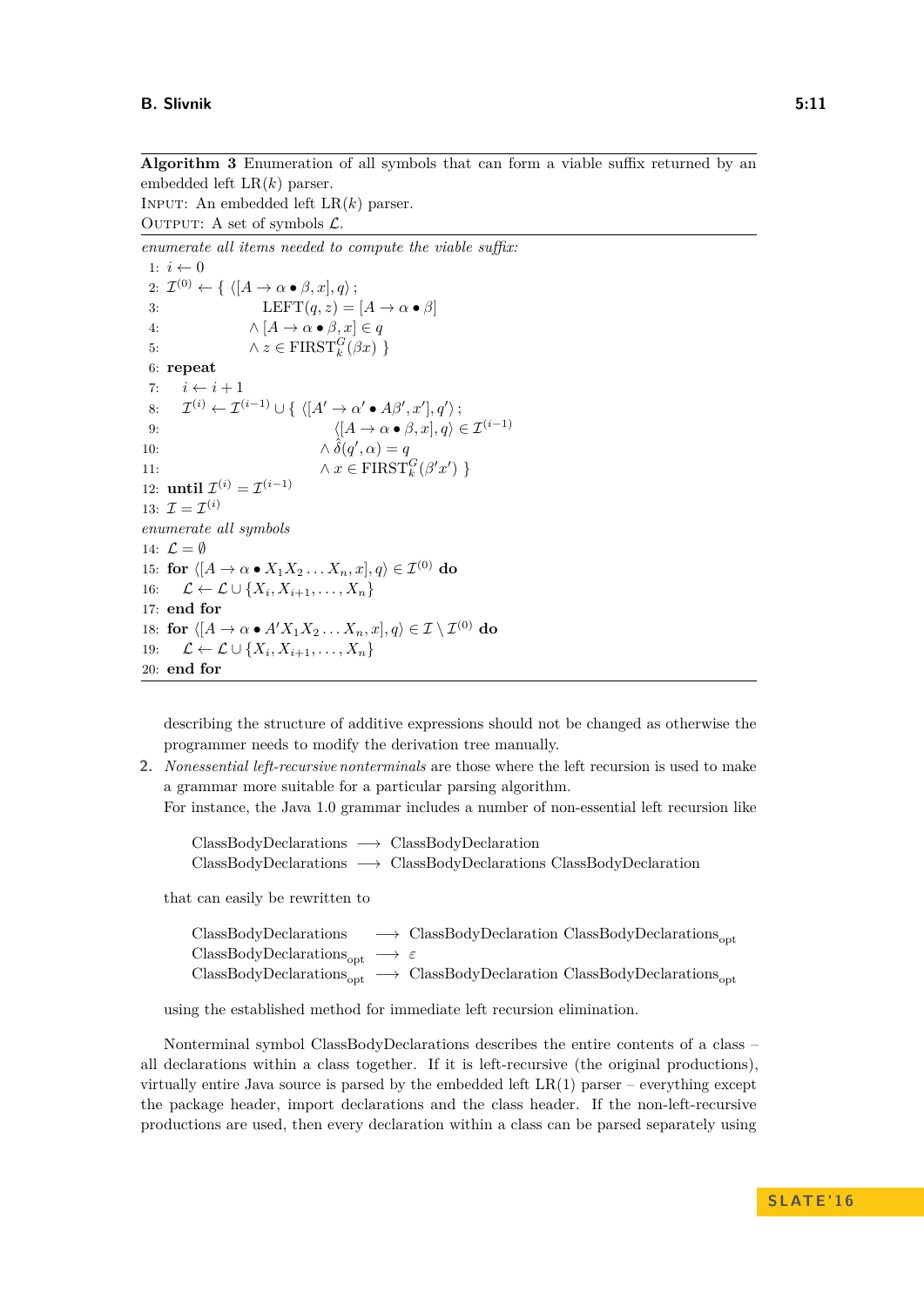#### **5:12 LLLR Parsing: a Combination of LL and LR Parsing**

either LL or LR parsing, depending on (a) the structure of a particular declaration and (b) what other left-recursive productions are replaced by non-left-recursive ones.

By eliminating the left recursion (using the well-known recipe illustrated above) in productions for only

ImportDeclarations, TypeDeclarations, InterfaceMemberDeclarations, ClassBodyDeclarations, and BlockStatements

the percentage of the input that is parsed using the embedded  $LR(1)$  parsers drops significantly: (typically) from 98  $\%$  to 54  $\%$  (but one should be warned that by using the right set of Java sources, especially the second number can be tailored to whatever value one chooses). Instead of parsing the entire contents of an interface or a class using the embedded left LR(1) parser, individual interface members or statements within a method can be reached using the backbone  $LL(1)$  parser – and at the same time, expressions can be parsed using the left-recursive productions producing the most appropriate derivation trees. Furthermore, approx. 54  $\%$  of the input is not parsed using one embedded LR(1) parser as a single substring but rather as a number of short substrings parsed by several instances of embedded LR(1) parsers.

Reducing the length of the substrings that need to be parsed using the individual embedded  $LR(k)$  parser is crucial for efficient LLLR parsing. In case of Java 1.0, these substrings encompass mostly expressions (which are seldom longer than a few dozen symbols) and prefixes of the field or method declarations.

Finally, as the left parse of the Java program is produced during LLLR(1) parsing, semantic routines can be inserted at every position within a grammar, i.e., on both sides of every symbol found on the right side of some production. This is also true for several other parsing methods like SLL, LL( ∗ ) and ALL( ∗ ), but not for left-corner parsing and its derivatives like  $XLC(1)$  and  $LAXLC(1)$  parsing. For instance, methods like the one described in [\[10\]](#page-12-19) can handle semantic routines in only 41.95 % of all positions within a grammar.

## **7 Conclusions**

The main advantage of LLLR parsing (which can be used to parse any  $LR(k)$  language) over left-corner parsing is that it produces the left parse of the input string while left-corner parsing produces the mixed-strategy parse. If compared with  $LL(*)$  and  $ALL(*)$  parsing, LLLR parser runs in linear time and does not involve backtracking.

However, it must be admitted once again that there is no silver bullet in parsing. The  $\text{LLLR}(k)$  parsing works well for certain  $\text{LR}(k)$  grammars, i.e., typically for grammars where  $LL(k)$  conflicting nonterminals appear close to the bottom of the derivation trees. Otherwise, if  $LL(k)$  conflicting nonterminals are found near the top of large subtrees of the derivation tree,  $\text{LLR}(k)$  parsing is not to be advised – one should either modify the grammar or use some other parsing method (the situation is similar to  $LR(k)$  parsing where, if an  $LR(k)$ grammar is right-recursive, the parser works but consumes a lot of stack unnecessarily).

There are basically two issues left undone in regard to LLLR parsing. First, a combination of LL and LR parsing using lookahead buffers of different sizes is worth investigating. Second, a clear theoretical formulation of LLLR parsing using the combination of the canonical  $LL(k_1)$  and the canonical  $LR(k_2)$  machines would be a challenging task.